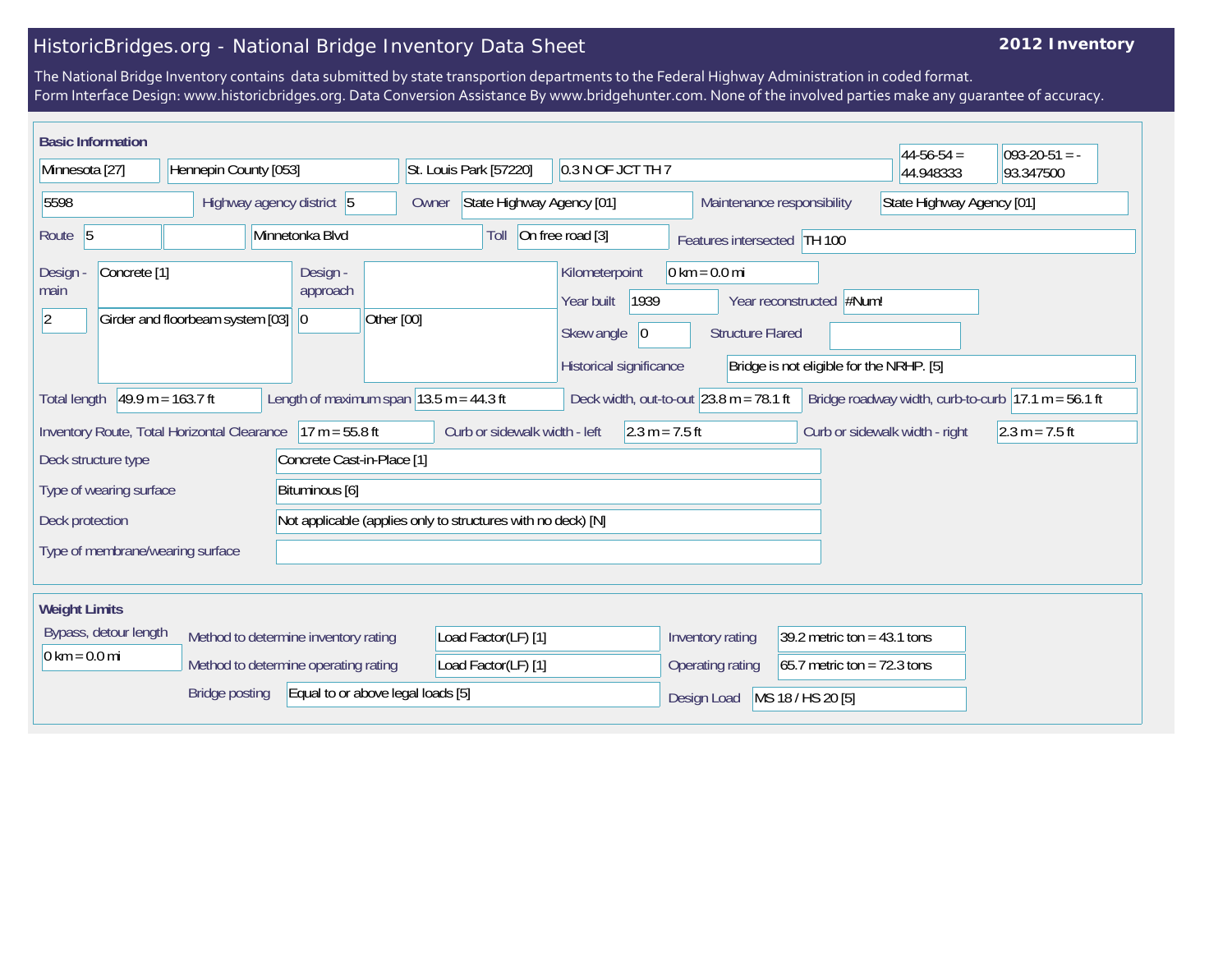| <b>Functional Details</b>                                                                                     |                                                                                                                    |
|---------------------------------------------------------------------------------------------------------------|--------------------------------------------------------------------------------------------------------------------|
| 19100<br>Average daily truck traffi<br>Average Daily Traffic                                                  | Year 2005<br>19100<br>2029<br>Future average daily traffic<br>%<br>Year                                            |
| Road classification<br>Minor Arterial (Urban) [16]                                                            | Approach roadway width<br>Lanes on structure $ 4 $<br>$17.4 m = 57.1 ft$                                           |
| Type of service on bridge Highway-pedestrian [5]                                                              | Closed median (no barriers) [2]<br>Bridge median<br>Direction of traffic 2 - way traffic [2]                       |
| No parallel structure exists. [N]<br>Parallel structure designation                                           |                                                                                                                    |
| Type of service under bridge                                                                                  | Highway, with or without ped Lanes under structure<br>Navigation control<br>Not applicable, no waterway. [N]<br> 4 |
| $0 = N/A$<br>Navigation vertical clearanc                                                                     | Navigation horizontal clearance $ 0 = N/A $                                                                        |
| Minimum navigation vertical clearance, vertical lift bridge                                                   | Minimum vertical clearance over bridge roadway<br>$30.48 \text{ m} = 100.0 \text{ ft}$                             |
| Minimum lateral underclearance reference feature Highway beneath structure [H]                                |                                                                                                                    |
| Minimum lateral underclearance on right $ 3.3 \text{ m} = 10.8 \text{ ft} $                                   | Minimum lateral underclearance on left $1.1 m = 3.6 ft$                                                            |
| Minimum Vertical Underclearance $ 4.21 \text{ m} = 13.8 \text{ ft} $                                          | Minimum vertical underclearance reference feature Highway beneath structure [H]                                    |
| Appraisal ratings - underclearances   Basically intolerable requiring high priority of corrrective action [3] |                                                                                                                    |
| <b>Repair and Replacement Plans</b>                                                                           |                                                                                                                    |
| Type of work to be performed                                                                                  | Work to be done by contract [1]<br>Work done by                                                                    |
| Bridge rehabilitation because of general structure<br>deterioration or inadequate strength. [35]              | Bridge improvement cost<br>2012000<br>90000<br>Roadway improvement cost                                            |
|                                                                                                               | 55 m = $180.5$ ft<br>Length of structure improvement<br>Total project cost<br>1350000                              |
|                                                                                                               | Year of improvement cost estimate<br>2011                                                                          |
|                                                                                                               | Border bridge - percent responsibility of other state<br>Border bridge - state                                     |
|                                                                                                               | Border bridge - structure number                                                                                   |